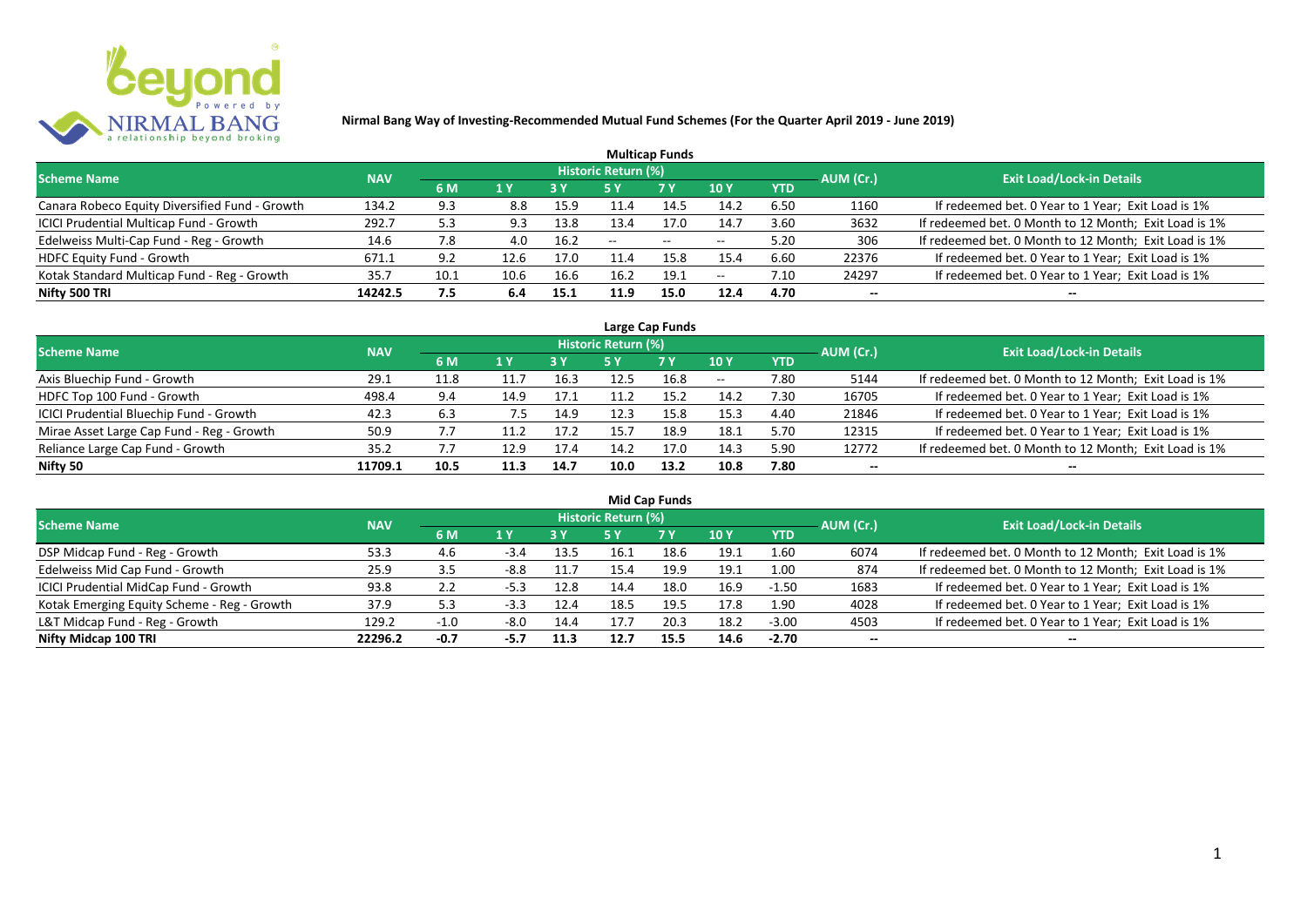

| Large & Midcap                            |            |     |        |      |                            |                |      |            |           |                                                    |  |  |  |
|-------------------------------------------|------------|-----|--------|------|----------------------------|----------------|------|------------|-----------|----------------------------------------------------|--|--|--|
| <b>Scheme Name</b>                        | <b>NAV</b> |     |        |      | <b>Historic Return (%)</b> |                |      |            | AUM (Cr.) | <b>Exit Load/Lock-in Details</b>                   |  |  |  |
|                                           |            | 6 M |        |      |                            | 7 <sub>Y</sub> | 10Y  | <b>YTD</b> |           |                                                    |  |  |  |
| Canara Robeco Emerging Equities - Growth  | 93.2       |     |        | 16.3 | 20.0                       | 22.8           | 22.1 | 4.70       | 4675      | If redeemed bet. 0 Year to 1 Year; Exit Load is 1% |  |  |  |
| IDFC Core Equity Fund - Reg - Growth      | 44.1       |     | 0.1    | 13.1 |                            | 14.1           | 11.2 | 0.00       | 2954      | If redeemed bet. 0 Day to 365 Day; Exit Load is 1% |  |  |  |
| Principal Emerging Bluechip Fund - Growth | 102.7      |     | $-3.6$ | 15.0 | 17.6                       |                | 18.9 | 1.60       | 2190      | If redeemed bet. 0 Year to 1 Year; Exit Load is 1% |  |  |  |
| NIFTY Large Midcap 250 TRI                | 7145.3     | 4.8 |        | 15.1 | 13.6                       | 16.8           | 14.3 | 2.10       | --        | $- -$                                              |  |  |  |

|                                         |            |      |     |      |                            | <b>Focused Funds</b> |             |            |           |                                                       |
|-----------------------------------------|------------|------|-----|------|----------------------------|----------------------|-------------|------------|-----------|-------------------------------------------------------|
| <b>Scheme Name</b>                      | <b>NAV</b> |      |     |      | <b>Historic Return (%)</b> |                      |             |            | AUM (Cr.) | <b>Exit Load/Lock-in Details</b>                      |
|                                         |            | 6 M  |     |      |                            | 7 Y                  | <b>10 Y</b> | <b>YTD</b> |           |                                                       |
| Axis Focused 25 Fund - Growth           | 27.8       | 8.2  | 3.4 | 17.0 | 15.5                       | $  \,$               | $- -$       | 3.70       | 7584      | If redeemed bet. 0 Month to 12 Month; Exit Load is 1% |
| IDFC Focused Equity Fund - Reg - Growth | 36.2       |      |     | 13.4 | 9.1                        |                      | 9.7         | 2.70       | 1632      | If redeemed bet. 0 Days to 365 Days; Exit Load is 1%  |
| SBI Focused Equity Fund - Growth        | 142.3      | 12.0 | 5.4 | 15.1 | 17.0                       | 17.8                 | 19.6        | 7.70       | 4234      | If redeemed bet. 0 Year to 1 Year; Exit Load is 1%    |
| <b>S&amp;P BSE 500</b>                  | 15156.7    | 6.9  | 4.9 | 13.8 | 10.5                       | 13.5                 | 11.3        | 4.20       | --        | $- -$                                                 |

| <b>Small Cap Funds</b>                         |            |        |         |                            |      |        |                          |            |           |                                                    |  |  |  |
|------------------------------------------------|------------|--------|---------|----------------------------|------|--------|--------------------------|------------|-----------|----------------------------------------------------|--|--|--|
| <b>Scheme Name</b>                             | <b>NAV</b> |        |         | <b>Historic Return (%)</b> |      |        |                          |            | AUM (Cr.) | <b>Exit Load/Lock-in Details</b>                   |  |  |  |
|                                                |            | 6 M    | 1 Y     |                            |      | 7Y     | <b>10Y</b>               | <b>YTD</b> |           |                                                    |  |  |  |
| Franklin India Smaller Companies Fund - Growth | 52.9       | 2.3    | $-10.2$ | 9.1                        | 15.9 | 22.2   | 19.6                     | 0.90       | 7403      | If redeemed bet. 0 Year to 1 Year; Exit Load is 1% |  |  |  |
| HDFC Small Cap Fund - Growth                   | 42.2       | 0.8    | $-6.5$  | 17.2                       | 16.5 | 18.7   | 16.8                     | $-0.80$    | 7660      | If redeemed bet. 0 Year to 1 Year; Exit Load is 1% |  |  |  |
| L&T Emerging Businesses Fund - Reg - Growth    | 23.6       | $-3.3$ | $-12.5$ | 16.8                       | 17.3 | $\sim$ | $\overline{\phantom{m}}$ | $-5.10$    | 5989      | If redeemed bet. 0 Year to 1 Year; Exit Load is 1% |  |  |  |
| Reliance Small Cap Fund - Growth               | 39.3       | $-0.6$ | $-9.7$  | 15.3                       | 19.6 | 23.9   | $\overline{\phantom{m}}$ | $-1.20$    | 8050      | If redeemed bet. 0 Year to 1 Year; Exit Load is 1% |  |  |  |
| SBI Small Cap Fund - Growth                    | 50.4       |        | $-10.6$ | 15.8                       | 24.0 | 25.5   | $\overline{\phantom{a}}$ | 0.00       | 1992      | If redeemed bet. 0 Year to 1 Year; Exit Load is 1% |  |  |  |
| Nifty Smallcap 100 TRI                         | 7737.1     | 2.3    | $-15.7$ | 8.2                        |      | 11.5   | 11.3                     | $-1.20$    | $- -$     | $- -$                                              |  |  |  |

#### **ELSS Schemes (Tax Saving u/s 80-C)**

| <b>Scheme Name</b>                            | <b>NAV</b> |     |        | <b>Historic Return (%)</b> |      |            |                 | AUM (Cr.)  | <b>Exit Load/Lock-in Details</b> |       |
|-----------------------------------------------|------------|-----|--------|----------------------------|------|------------|-----------------|------------|----------------------------------|-------|
|                                               |            | 6 M | 1 Y    |                            | 5 Y  | <b>7 Y</b> | 10 <sub>1</sub> | <b>YTD</b> |                                  |       |
| Aditya Birla Sun Life Tax Relief 96 - Growth  | 31.0       | 3.6 | $-0.5$ | 13.2                       | 16.1 | 18.5       | 14.7            | 0.20       | 8685                             |       |
| Axis Long Term Equity Fund - Growth           | 44.5       | 7.8 | 5.4    | 14.4                       | 16.3 | 20.4       | $- -$           | 3.80       | 19109                            | Nil   |
| IDFC Tax Advantage (ELSS) Fund - Reg - Growth | 55.6       | 4.6 | $-2.4$ | 14.0                       | 14.6 | 18.1       | 15.5            | 3.10       | 1996                             | Ni    |
| Invesco India Tax Plan - Growth               | 50.3       | 5.3 | 3.5    | 13.7                       | 14.9 | 17.6       | 16.             | 2.80       | 839                              | Ni    |
| Mirae Asset Tax Saver Fund - Reg - Growth     | 17.5       | 6.9 | 9.4    | 20.4                       | $-$  | $\sim$     | $- -$           | 4.60       | 1949                             | Nil   |
| <b>S&amp;P BSE 200 TRI</b>                    | 5787.1     | 7.9 | 8.4    | 15.6                       | 12.0 | 15.2       | 12.9            | 5.10       | --                               | $- -$ |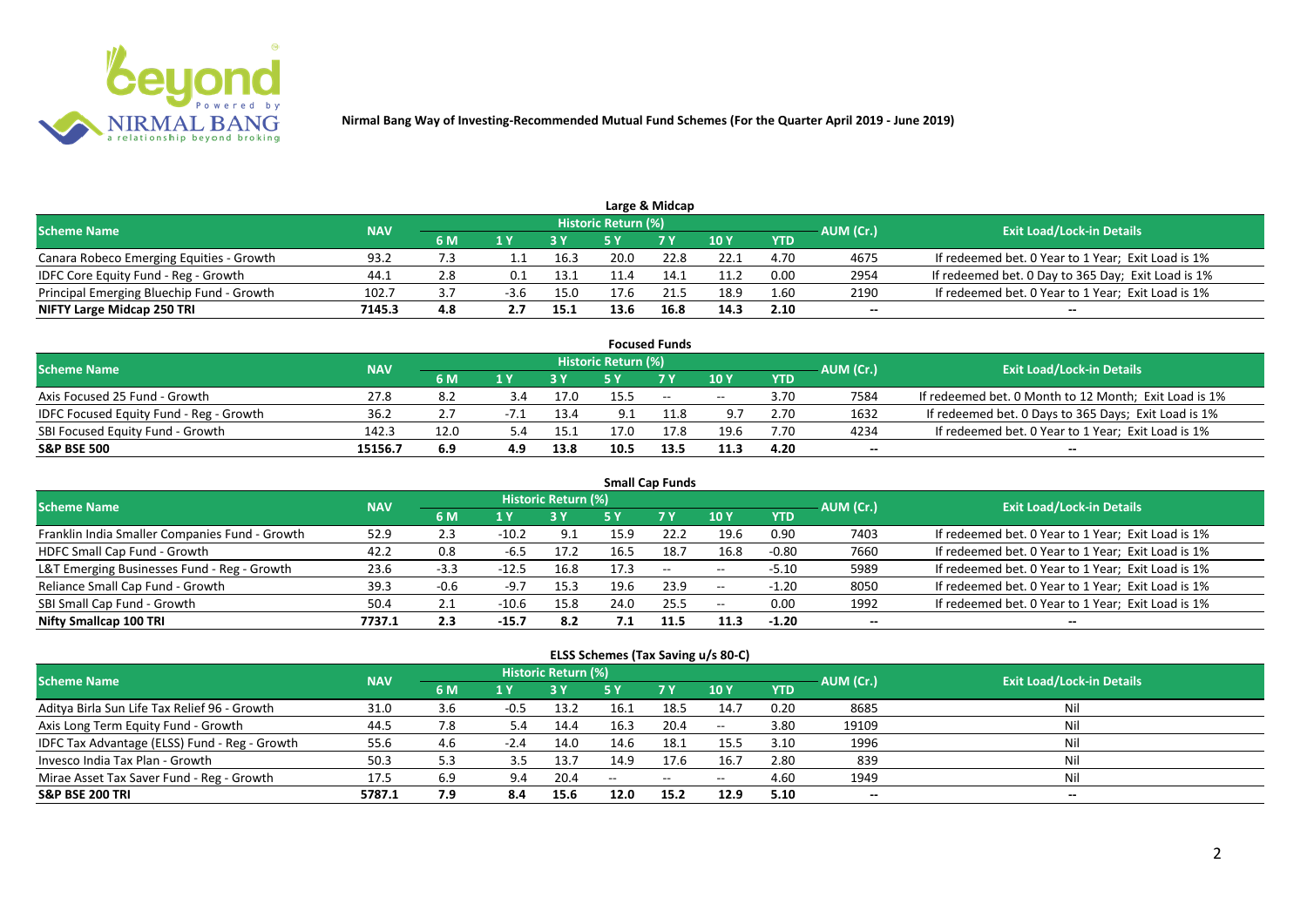

| <b>Contra/Value Fund</b>                  |            |     |      |                     |      |            |      |            |           |                                                       |  |  |  |
|-------------------------------------------|------------|-----|------|---------------------|------|------------|------|------------|-----------|-------------------------------------------------------|--|--|--|
| <b>Scheme Name</b>                        | <b>NAV</b> |     |      | Historic Return (%) |      |            |      |            | AUM (Cr.) | <b>Exit Load/Lock-in Details</b>                      |  |  |  |
|                                           |            | 6 M |      |                     |      | <b>7 Y</b> | 10Y  | <b>YTD</b> |           |                                                       |  |  |  |
| Kotak India EQ Contra Fund - Reg - Growth | 52.        |     |      | 16.6                | 12.4 | 15.3       | 13.5 | 5.30       | 811       | If redeemed bet. 0 Year to 1 Year; Exit Load is 1%    |  |  |  |
| Tata Equity P/E Fund - Reg - Growth       | 133.3      | 4.8 | -2.4 | 16.9                | 15.6 | 18.0       | 16.1 | 1.80       | 5464      | If redeemed bet. 0 Month to 12 Month; Exit Load is 1% |  |  |  |
| UTI Value Opportunities Fund - Growth     | 60.2       | 5.8 | 3.0  | 11.0                | 9.1  | 12.3       | 12.9 | 3.10       | 4551      | If redeemed bet. 0 Year to 1 Year; Exit Load is 1%    |  |  |  |
| Nifty 500 TRI                             | 14242.5    | 7.5 |      | 15.1                | 11.9 | 15.0       | 12.4 | 4.70       | --        | $- -$                                                 |  |  |  |

| Sector/Thematic                                                           |            |        |      |                            |      |           |                          |            |           |                                                    |  |  |  |
|---------------------------------------------------------------------------|------------|--------|------|----------------------------|------|-----------|--------------------------|------------|-----------|----------------------------------------------------|--|--|--|
| <b>Scheme Name</b>                                                        | <b>NAV</b> |        |      | <b>Historic Return (%)</b> |      |           |                          |            | AUM (Cr.) | <b>Exit Load/Lock-in Details</b>                   |  |  |  |
|                                                                           |            | 6 M    | 1 Y  | <b>3 Y</b>                 | 5 Y  | <b>7Y</b> | <b>10Y</b>               | <b>YTD</b> |           |                                                    |  |  |  |
| Canara Robeco Consumer Trends Fund - Reg - Growth                         | 38.7       | 6.9    | 4.8  | 16.4                       | 15.6 | 17.7      | $\sim$ $\sim$            | 2.90       | 327       | If redeemed bet. 0 Year to 1 Year; Exit Load is 1% |  |  |  |
| Mirae Asset Great Consumer Fund - Growth                                  | 34.2       | 4.0    | 4.6  | 17.8                       | 15.5 | 17.8      | $\overline{\phantom{a}}$ | $-0.30$    | 742       | If redeemed bet. 0 Year to 1 Year; Exit Load is 1% |  |  |  |
| <b>ICICI Prudential Technology Fund - Growth</b>                          | 57.7       | 6.1    | 10.4 | 12.1                       | 14.3 | 18.4      | 22.1                     | 1.80       | 476       | If redeemed bet. 0 Day to 15 Day; Exit Load is 1%  |  |  |  |
| Reliance Pharma Fund - Growth                                             | 142.1      | $-7.4$ | 6.5  | 2.7                        | 10.6 | 14.1      | 19.6                     | $-4.90$    | 2711      | If redeemed bet. 0 Year to 1 Year; Exit Load is 1% |  |  |  |
| ICICI Prudential Banking and Financial Services Fund -<br>Retail - Growth | 66.8       | 15.2   | 13.9 | 23.7                       | 18.1 | 22.6      | 19.8                     | 9.70       | 3068      | If redeemed bet. 0 Day to 15 Day; Exit Load is 1%  |  |  |  |
| Reliance Banking Fund - Growth                                            | 287.4      | 12.3   | 10.0 | 20.7                       | 14.9 | 18.6      | 17.2                     | 8.50       | 2991      | If redeemed bet. 0 Year to 1 Year; Exit Load is 1% |  |  |  |
| Nifty 500 TRI                                                             | 14242.5    | 7.5    | 6.4  | 15.1                       | 11.9 | 15.0      | 12.4                     | 4.70       | $- -$     | $\overline{\phantom{a}}$                           |  |  |  |

| <b>Dynamic Asset Allocation Funds</b>            |            |     |      |                            |                                                |           |            |            |           |                                                         |  |  |  |
|--------------------------------------------------|------------|-----|------|----------------------------|------------------------------------------------|-----------|------------|------------|-----------|---------------------------------------------------------|--|--|--|
| <b>Scheme Name</b>                               | <b>NAV</b> |     |      | <b>Historic Return (%)</b> |                                                |           |            |            |           | <b>Exit Load/Lock-in Details</b>                        |  |  |  |
|                                                  |            | 6 M | 1 Y  |                            | <b>5 Y</b>                                     | <b>7Y</b> | <b>10Y</b> | <b>YTD</b> | AUM (Cr.) |                                                         |  |  |  |
| ICICI Prudential Balanced Advantage Fund - Reg - | 35.6       |     | 7.3  | 11.1                       | 10.9                                           | 13.9      | 13.3       | 3.70       | 29034     | If redeemed bet. 0 Year to 1 Year; Exit Load is 1%      |  |  |  |
| Growth                                           |            | 6.0 |      |                            |                                                |           |            |            |           |                                                         |  |  |  |
| Invesco India Dynamic Equity Fund - Growth       | 29.0       | 7.1 |      | 11.6                       | 10.8                                           | 14.4      | 13.2       | 5.00       | 1007      | If redeemed bet. 0 Month to 3 Month; Exit Load is 0.25% |  |  |  |
| SBI Dynamic Asset Allocation Fund - Reg - Growth | 13.3       |     | 2.6  | 8.9                        | $\hspace{0.1mm}-\hspace{0.1mm}-\hspace{0.1mm}$ | $\sim$    | $- -$      | 1.40       | 649       | If redeemed bet. 0 Month to 12 Month; Exit Load is 1%   |  |  |  |
| NIFTY 50 Hybrid Composite Debt 65:35 Index       | 9970.1     | 9.0 | 11.7 | 13.2                       | 10.6                                           | 12.6      | 10.8       | 6.30       | --        | $- -$                                                   |  |  |  |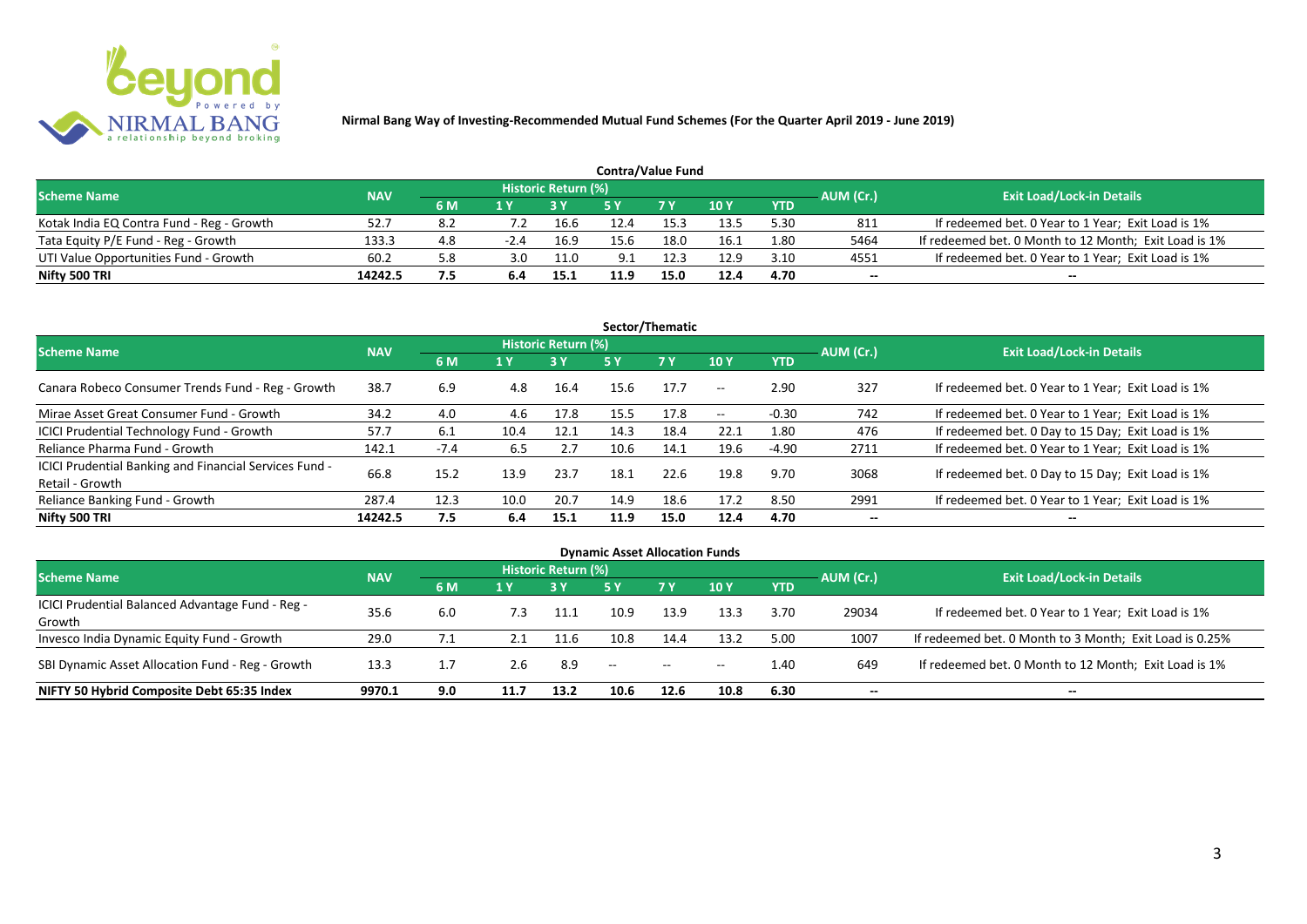

| <b>Hybrid Aggressive</b>                        |            |        |        |                     |                          |        |            |            |           |                                                       |  |  |  |
|-------------------------------------------------|------------|--------|--------|---------------------|--------------------------|--------|------------|------------|-----------|-------------------------------------------------------|--|--|--|
| <b>Scheme Name</b>                              | <b>NAV</b> |        |        | Historic Return (%) |                          |        |            |            | AUM (Cr.) | <b>Exit Load/Lock-in Details</b>                      |  |  |  |
|                                                 |            | 6 M    | 1 Y    |                     | 5 Y                      | 7 Y    | <b>10Y</b> | <b>YTD</b> |           |                                                       |  |  |  |
| HDFC Hybrid Equity Fund - Growth                | 53.7       | 6.5    | 6.0    | 12.1                | 8.5                      | $-1.6$ | 11.8       | 4.50       | 22384     | If redeemed bet. 0 Year to 1 Year; Exit Load is 1%    |  |  |  |
| ICICI Prudential Equity & Debt Fund - Growth    | 133.6      | 5.1    |        | 13.5                | 13.7                     | 16.2   | 15.3       | 4.30       | 26129     | If redeemed bet. 0 Year to 1 Year; Exit Load is 1%    |  |  |  |
| Mirae Asset Hybrid - Equity Fund - Reg - Growth | 14.7       | 6.5    | 10.5   | 14.2                | $\overline{\phantom{a}}$ | $\sim$ | $- -$      | 4.90       | 1843      | If redeemed bet. 0 Year to 1 Year; Exit Load is 1%    |  |  |  |
| Reliance Equity Hybrid Fund - Growth            | 52.5       | $-0.1$ | $-2.1$ | -9.5                |                          | 13.9   | 13.5       | $-0.70$    | 11872     | If redeemed bet. 0 Month to 12 Month; Exit Load is 1% |  |  |  |
| Canara Robeco Equity Hybrid Fund - Growth       | 158.5      | 7.5    | 7.8    | 13.0                | 12.9                     | 14.6   | 13.9       | 5.30       | 2124      | If redeemed bet. 0 Year to 1 Year; Exit Load is 1%    |  |  |  |
| NIFTY 50 Hybrid Composite Debt 65:35 Index      | 9970.1     | 9.0    | 11.7   | 13.2                | 10.6                     | 12.6   | 10.8       | 6.30       | $- -$     |                                                       |  |  |  |
|                                                 |            |        |        |                     |                          |        |            |            |           |                                                       |  |  |  |

| <b>Arbitrage Fund</b>                      |            |      |     |                            |     |     |     |            |           |                                                         |  |  |  |
|--------------------------------------------|------------|------|-----|----------------------------|-----|-----|-----|------------|-----------|---------------------------------------------------------|--|--|--|
| <b>Scheme Name</b>                         | <b>NAV</b> |      |     | <b>Historic Return (%)</b> |     |     |     |            | AUM (Cr.) | <b>Exit Load/Lock-in Details</b>                        |  |  |  |
|                                            |            | 1 M. |     | 6 M                        |     | 2V  |     | <b>YTD</b> |           |                                                         |  |  |  |
| IDFC Arbitrage Fund - Reg - Growth         | 23.5       |      |     | 6.5                        | p.b |     | 6.2 | 6.80       | 3626      | If redeemed bet. 0 Month to 1 Month; Exit Load is 0.25% |  |  |  |
| Kotak Equity Arbitrage Fund - Reg - Growth | 26.7       | -8.1 | 7.3 | 6.3                        | b.b | b.3 | 6.3 | 6.60       | 12574     | If redeemed bet. 0 Day to 30 Day; Exit Load is 0.25%    |  |  |  |
| Reliance Arbitrage Fund - Growth           | 19.1       |      |     | b.5                        |     |     | 6.4 | 6.80       | 8276      | If redeemed bet. 0 Month to 1 Month; Exit Load is 0.25% |  |  |  |

| <b>Equity Saver</b>                      |            |       |       |                            |                          |           |                          |            |                          |                                                       |  |  |  |
|------------------------------------------|------------|-------|-------|----------------------------|--------------------------|-----------|--------------------------|------------|--------------------------|-------------------------------------------------------|--|--|--|
| <b>Scheme Name</b>                       | <b>NAV</b> |       |       | <b>Historic Return (%)</b> |                          |           |                          |            | AUM (Cr.)                | <b>Exit Load/Lock-in Details</b>                      |  |  |  |
|                                          |            | 6 M   |       |                            |                          | <b>7Y</b> | <b>10Y</b>               | <b>YTD</b> |                          |                                                       |  |  |  |
| Axis Equity Saver Fund - Reg - Growth    | 13.0       |       | 8.0   | 9.2                        | $\overline{\phantom{a}}$ | $\sim$    | $\overline{\phantom{a}}$ | 4.60       | 757                      | If redeemed bet. 0 Month to 12 Month; Exit Load is 1% |  |  |  |
| <b>HDFC Equity Savings Fund - Growth</b> | 36.8       | 4.6   | 6.2   | 11.5                       | 8.6                      | 9.4       | 9.8                      | 3.70       | 5758                     | If redeemed bet. 0 Year to 1 Year; Exit Load is 1%    |  |  |  |
| Kotak Equity Savings Fund - Reg - Growth | 14.3       | 4.5   | 6.5   | 8.7                        | $-$                      | $\sim$    | $- -$                    | 2.90       | 2193                     | If redeemed bet. 0 Year to 1 Year; Exit Load is 1%    |  |  |  |
| CRISIL Hybrid 50+50 - Moderate Index*    | $- -$      | $- -$ | $- -$ | $- -$                      |                          | $- -$     | $\overline{\phantom{a}}$ | $- -$      | $\overline{\phantom{a}}$ | $- -$                                                 |  |  |  |

| <b>Liquid Funds</b>                            |            |           |     |                            |            |           |            |                 |           |                                  |  |  |  |  |
|------------------------------------------------|------------|-----------|-----|----------------------------|------------|-----------|------------|-----------------|-----------|----------------------------------|--|--|--|--|
| <b>Scheme Name</b>                             | <b>NAV</b> |           |     | <b>Historic Return (%)</b> |            |           | <b>YTM</b> | Avg             | AUM (Cr.) | <b>Exit Load/Lock-in Details</b> |  |  |  |  |
|                                                |            | <b>1W</b> | 2W  | 1 M                        | 3 M        | <b>1Y</b> |            | <b>Maturity</b> |           |                                  |  |  |  |  |
| Axis Liquid Fund - Growth                      | 2085.6     | 7.3       | 7.3 |                            | $\sqrt{4}$ | 7.6       | 6.9        | 0.11            | 30460     | Nil                              |  |  |  |  |
| Franklin India Liquid Fund - Super IP - Growth | 2816.5     | 7.4       | 7.5 | 7.3                        | 7.5        |           | 7.4        | 0.09            | 9643      | Nil                              |  |  |  |  |
| Kotak Liquid Scheme - Reg - Growth             | 3809.4     | 7.2       |     | 6.9                        |            | 7.4       | 6.8        | 0.10            | 27577     | Nil                              |  |  |  |  |
| Reliance Liquid Fund - Growth                  | 4585.1     | 7.8       | , א | 7.2                        | 7.4        | 7.b       | 7.3        | 0.13            | 34422     | Nil                              |  |  |  |  |
| UTI Liquid Cash Plan - Reg - Growth            | 3080.3     | 7.4       | 7.3 | 7.0                        | 7.4        | 7.6       | 7.0        | 0.12            | 36731     | Nil                              |  |  |  |  |
| <b>CRISIL Liquid Fund Index</b>                | $- -$      | 8.0       | 8.0 | 7.3                        | $\sim$     | $-$       | $- -$      | $- -$           | $- -$     | $\sim$                           |  |  |  |  |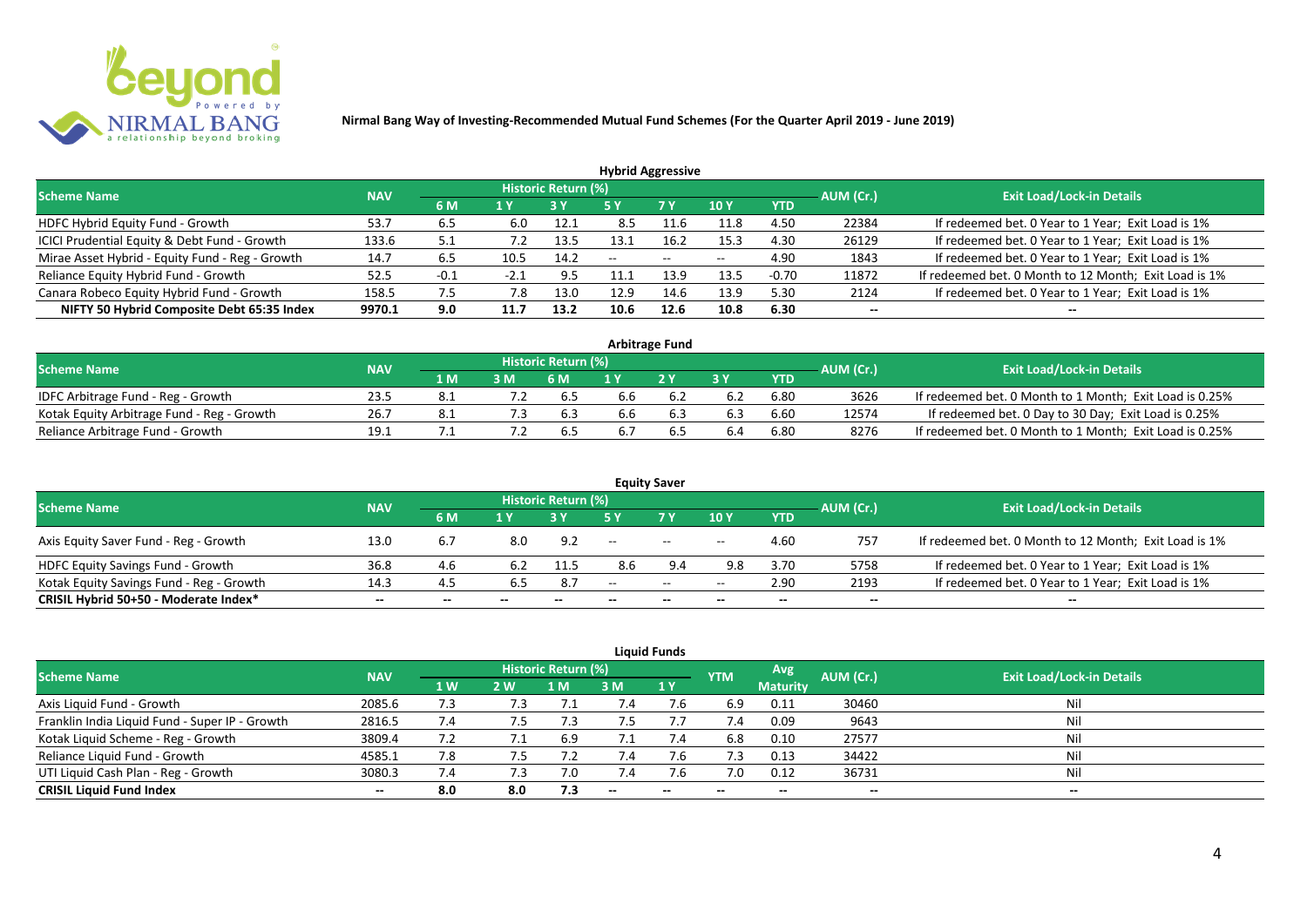

|                                                   |            |                |     |                            |                          | <b>Ultra Short Fund</b>  |            |                          |           |                                  |
|---------------------------------------------------|------------|----------------|-----|----------------------------|--------------------------|--------------------------|------------|--------------------------|-----------|----------------------------------|
| <b>Scheme Name</b>                                | <b>NAV</b> |                |     | <b>Historic Return (%)</b> |                          |                          | <b>YTM</b> | Avg                      | AUM (Cr.) | <b>Exit Load/Lock-in Details</b> |
|                                                   |            | 1 <sub>M</sub> | 3 M | 6 M                        |                          | 3Y                       |            | <b>Maturity</b>          |           |                                  |
| Aditya Birla Sun Life Savings Fund - Reg - Growth | 373.1      | 8.3            | 8.6 | 9.0                        | 8.7                      | 7.9                      | 8.4        | 0.55                     | 15387     | Nil                              |
| HDFC Ultra Short Term Fund - Reg - Growth         | 10.6       |                | 8.3 | 8.5                        | $\overline{\phantom{a}}$ | $\overline{\phantom{a}}$ | 7.6        | 0.44                     | 5812      | Nil                              |
| IDFC Ultra Short Term Fund - Reg - Growth         | 10.7       | 8.2            | 8.4 | 8.6                        | $\overline{\phantom{a}}$ | $- -$                    | 7.6        | 0.38                     | 1986      | Nil                              |
| Kotak Savings Fund - Reg - Growth                 | 30.3       | 7.3            | 8.0 | -8.4                       | 8.1                      | 7.4                      | 7.9        | 0.44                     | 12689     | Nil                              |
| SBI Magnum Ultra Short Duration Fund - Growth     | 4186.7     | 7.3            | 7.9 | 8.4                        | 8.4                      | $\sqrt{.4}$              | 7.5        | 0.40                     | 8143      | Nil                              |
| <b>NIFTY Ultra Short Duration Debt Index</b>      | 3823.6     | 7.5            | 8.0 | -8.4                       | 8.5                      | 7.6                      | $- -$      | $\overline{\phantom{a}}$ | --        | $- -$                            |

| <b>Money Market Fund</b>                                   |            |     |                          |                     |     |           |            |                 |                          |                                  |  |  |  |
|------------------------------------------------------------|------------|-----|--------------------------|---------------------|-----|-----------|------------|-----------------|--------------------------|----------------------------------|--|--|--|
| <b>Scheme Name</b>                                         | <b>NAV</b> |     |                          | Historic Return (%) |     |           | <b>YTM</b> | <b>Avg.</b>     | AUM (Cr.)                | <b>Exit Load/Lock-in Details</b> |  |  |  |
|                                                            |            | 1 M | 3M                       | 6 M                 | 1 Y | <b>3Y</b> |            | <b>Maturity</b> |                          |                                  |  |  |  |
| Aditya Birla Sun Life Money Manager Fund - Reg -<br>Growth | 252.9      | 7.9 | 8.3                      | 8.6                 | 8.4 | 7.5       | 7.7        | 0.56            | 11363                    | Nil                              |  |  |  |
| ICICI Prudential Money Market Fund - Reg - Growth          | 261.4      | 7.6 | 8.1                      | 8.3                 | 8.1 | 7.3       | 7.6        | 0.43            | 9271                     | Nil                              |  |  |  |
| Reliance Money Market Fund - Growth                        | 2852.9     | 7.9 | 8.3                      | 8.7                 | 8.5 | 7.4       | 7.7        | 0.41            | 3952                     | Nil                              |  |  |  |
| UTI Money Market Fund - Reg - Growth                       | 2121.0     |     | 8.3                      | 8.4                 | 8.3 |           | 7.8        | 0.50            | 4932                     | Nil                              |  |  |  |
| <b>CRISIL Liquid Fund Index</b>                            | $- -$      | 7.3 | $\overline{\phantom{a}}$ |                     |     | --        |            | $- -$           | $\overline{\phantom{a}}$ | $- -$                            |  |  |  |

| <b>Short Term Fund</b>                          |            |             |     |                            |     |      |            |                 |           |                                                      |  |  |  |
|-------------------------------------------------|------------|-------------|-----|----------------------------|-----|------|------------|-----------------|-----------|------------------------------------------------------|--|--|--|
| <b>Scheme Name</b>                              | <b>NAV</b> |             |     | <b>Historic Return (%)</b> |     |      | <b>YTM</b> | <b>Avg</b>      | AUM (Cr.) | <b>Exit Load/Lock-in Details</b>                     |  |  |  |
|                                                 |            | <b>4 MZ</b> | 3M  | 6 M                        |     | 73 Y |            | <b>Maturity</b> |           |                                                      |  |  |  |
| Franklin India STIP - Growth                    | 4007.1     | 6.5         | 6.5 | 9.8                        | 9.2 | 9.0  | 11.4       | 3.01            | 13260     | If redeemed bet. 0 Year to 1 Year; Exit Load is 0.5% |  |  |  |
| HDFC Short Term Debt Fund - Growth              | 20.8       |             | 8.7 | 9.0                        | 8.5 |      | 8.2        | 1.58            | 7681      | Ni                                                   |  |  |  |
| IDFC Bond Fund - Short Term Plan - Reg - Growth | 38.4       | 8.9         | 9.2 | 9.9                        | 8.9 |      | 8.0        | 2.03            | 6985      | Nil                                                  |  |  |  |
| Kotak Bond Short Term Plan - Reg - Growth       | 35.1       | 8.1         | 8.8 | 9.5                        | 8.3 |      |            | 2.67            | 8703      | Nil                                                  |  |  |  |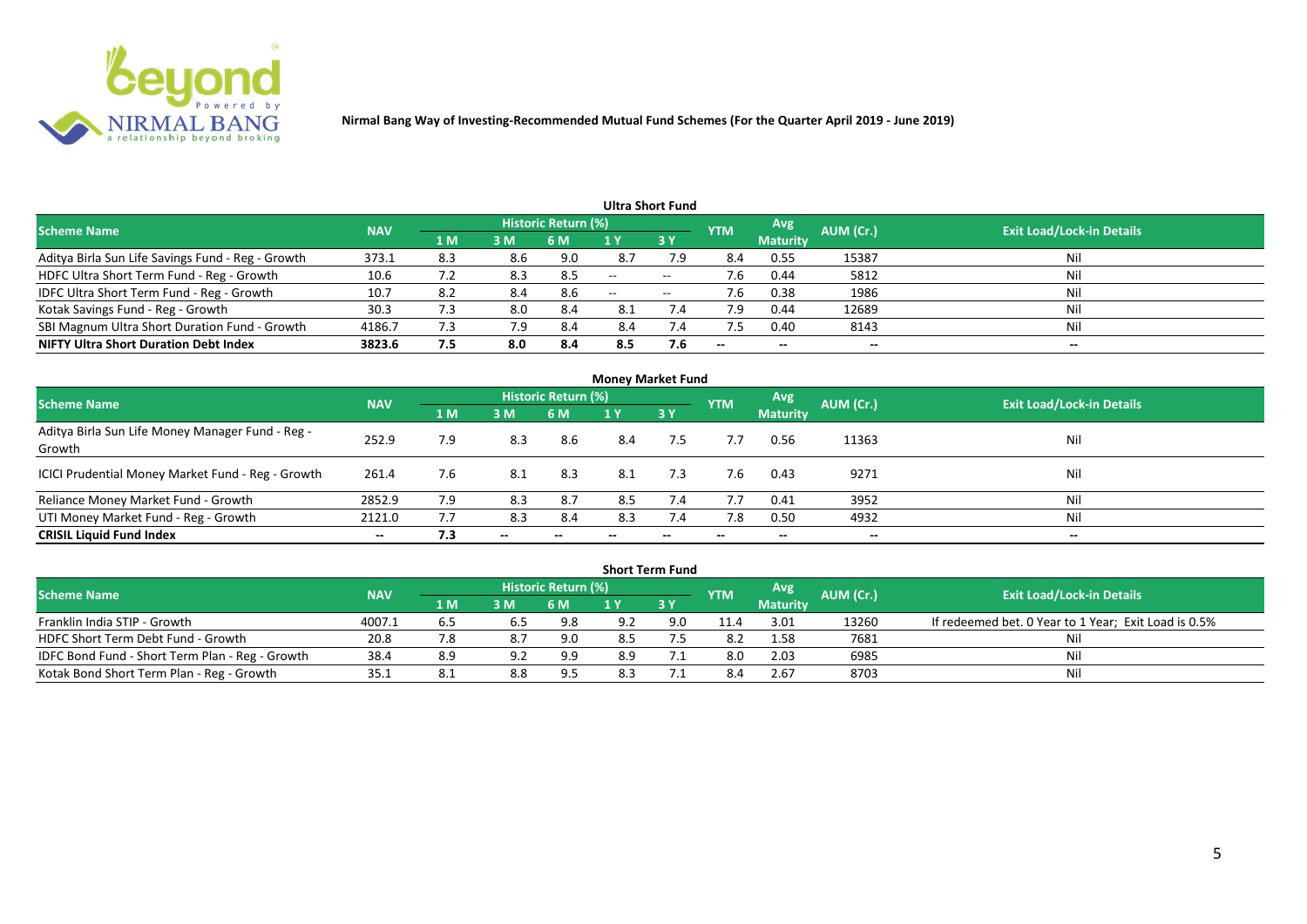

| <b>Low Duration Fund</b>                     |            |     |     |                     |     |           |            |                 |           |                                                          |  |  |  |
|----------------------------------------------|------------|-----|-----|---------------------|-----|-----------|------------|-----------------|-----------|----------------------------------------------------------|--|--|--|
| <b>Scheme Name</b>                           | <b>NAV</b> |     |     | Historic Return (%) |     |           | <b>YTM</b> | Avg             | AUM (Cr.) | <b>Exit Load/Lock-in Details</b>                         |  |  |  |
|                                              |            | 1 M | 3M  | <b>6 M</b>          |     | <b>3Y</b> |            | <b>Maturity</b> |           |                                                          |  |  |  |
| DSP Low Duration Fund - Reg - Growth         | 13.7       |     | 6.3 |                     | 8.0 |           |            | 0.78            | 2886      | Nil                                                      |  |  |  |
| Franklin India Low Duration Fund - Growth    | 21.9       |     | 7.4 | 9.1                 | 9.0 | 8.8       | 10.5       | 1.13            | 7107      | If redeemed bet. 0 Months to 3 Months; Exit Load is 0.5% |  |  |  |
| <b>IDFC Low Duration Fund - Reg - Growth</b> | 26.7       |     | 8.5 | 8.6                 | 8.3 |           |            | 0.83            | 3386      | Nil                                                      |  |  |  |
| UTI Treasury Advantage Fund - Reg - Growth   | 2589.9     | 1.4 | 6.3 |                     | '.b |           | ാ          | 0.55            | 5220      | Nil                                                      |  |  |  |

# **Banking & PSU Bond Funds**

| <b>Scheme Name</b>                             | <b>NAV</b> |         |       | Historic Return (%) |     |      | <b>YTM</b> | Avg             | <b>AUM (Cr.)</b> | <b>Exit Load/Lock-in Details</b> |
|------------------------------------------------|------------|---------|-------|---------------------|-----|------|------------|-----------------|------------------|----------------------------------|
|                                                |            | 1 M     | 3M    | 6 M                 |     | 13 Y |            | <b>Maturity</b> |                  |                                  |
| HDFC Banking and PSU Debt Fund - Reg - Growth  | 19.1       |         |       | 10.2                | 8.9 |      |            | 2.59            | 3001             |                                  |
| Kotak Banking and PSU Debt Fund - Reg - Growth | 42.6       | 12.4    |       | 10.2                |     |      |            | 4.24            | 1432             |                                  |
| UTI Banking & PSU Debt Fund - Reg - Growth     |            | $-75.6$ | ے:18- | -8.6                |     |      |            | 1.82            | 200              |                                  |

#### **Corporate Bond Funds**

| <b>Scheme Name</b>                          | <b>NAV</b> |      |      | <b>Historic Return (%)</b> |     |     | <b>YTM</b> | Avg             | AUM (Cr.). | <b>Exit Load/Lock-in Details</b> |
|---------------------------------------------|------------|------|------|----------------------------|-----|-----|------------|-----------------|------------|----------------------------------|
|                                             |            | 1 M  | в м  |                            |     | 3Y  |            | <b>Maturity</b> |            |                                  |
| Franklin India Corporate Debt Fund - Growth | 66.4       |      | 7.8  | 10.4                       |     |     | a a        | 4.22            | 909        | Nil                              |
| HDFC Corporate Bond Fund - Growth           | 21.0       | 11.1 | 10.7 | 10.6                       | о.  | ם ד | 8.3        | 3.43            | 12684      | Nil                              |
| Kotak Corporate Bond Fund - Std - Growth    | 2496.8     |      |      | 9.8                        | 8.8 | 8.0 | 8.2        | 1.04            | 1637       | Nil                              |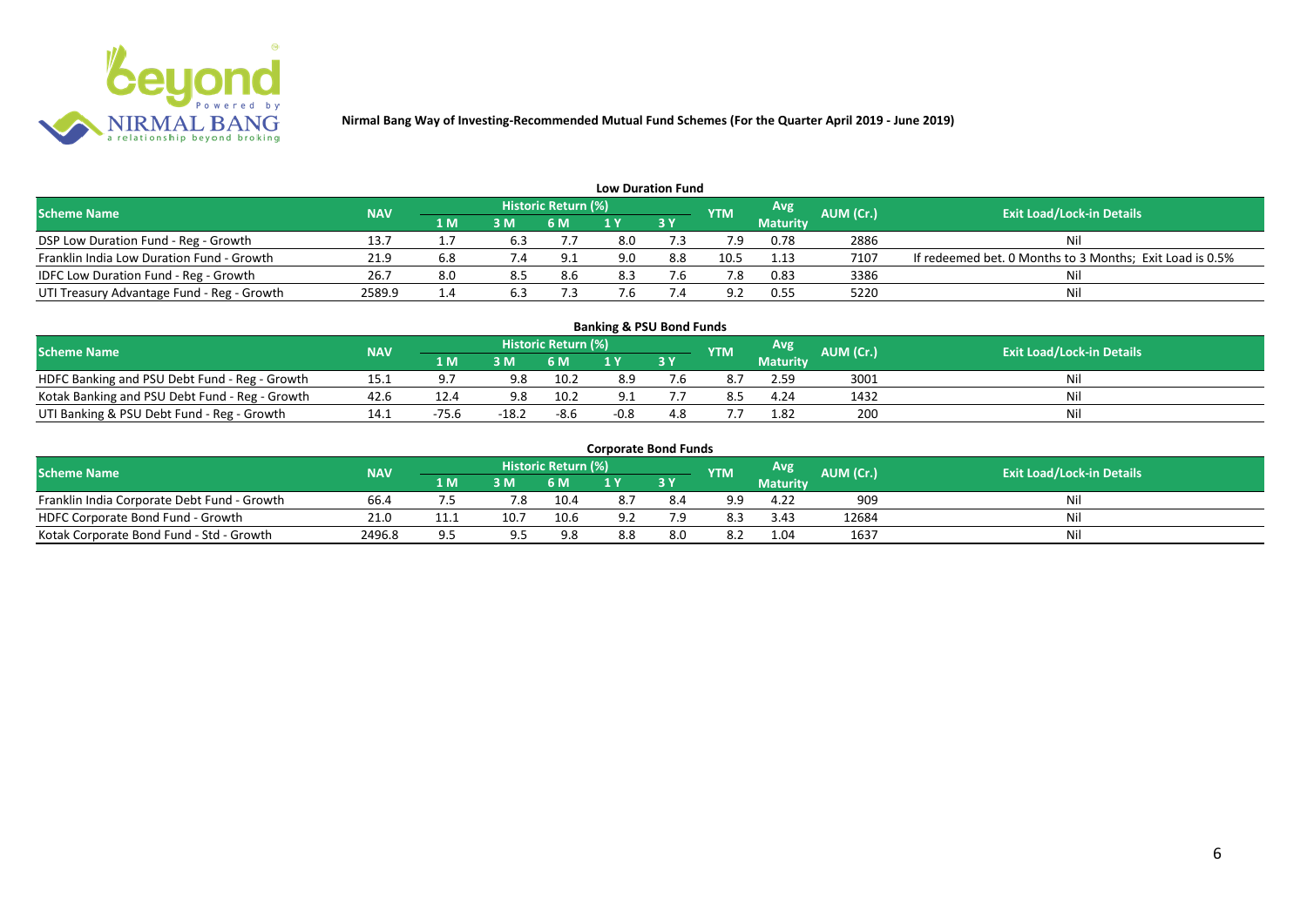

| Credit Risk Funds                         |            |         |        |                     |     |           |            |                 |           |                                                                       |  |  |  |
|-------------------------------------------|------------|---------|--------|---------------------|-----|-----------|------------|-----------------|-----------|-----------------------------------------------------------------------|--|--|--|
| <b>Scheme Name</b>                        | <b>NAV</b> |         |        | Historic Return (%) |     |           | <b>YTM</b> | <b>Avg</b>      | AUM (Cr.) | <b>Exit Load/Lock-in Details</b>                                      |  |  |  |
|                                           |            | 1 M     | 3M     | 6 M                 |     | <b>3Y</b> |            | <b>Maturity</b> |           |                                                                       |  |  |  |
|                                           |            |         |        |                     |     |           |            |                 |           | If redeemed bet. 0 Month to 12 Month; Exit Load is 3%, If             |  |  |  |
| Franklin India Credit Risk Fund - Growth  | 19.6       | 8.1     | 5.1    | 8.9                 | 8.5 | 8.5       | 11.4       | 3.38            |           | 7229 redeemed bet. 12 Month to 24 Month; Exit Load is 2%, If redeemed |  |  |  |
|                                           |            |         |        |                     |     |           |            |                 |           | bet. 24 Month to 36 Month; Exit Load is 1%                            |  |  |  |
| HDFC Credit Risk Debt Fund - Reg - Growth | 15.4       | 7.5     | 8.6    | 8.3                 | 7.4 | 7.3       | 9.9        | 2.53            | 15966     | If redeemed bet. 0 Month to 12 Month; Exit Load is 1%, If             |  |  |  |
|                                           |            |         |        |                     |     |           |            |                 |           | redeemed bet. 12 Month to 18 Month; Exit Load is 0.5%                 |  |  |  |
| Reliance Credit Risk Fund - Growth        | 25.2       | $-26.0$ | $-4.1$ | 2.5                 | 4.7 | 6.5       | 11.5       | 1.98            | 9292      | If redeemed bet. 0 Month to 12 Month; Exit Load is 1%                 |  |  |  |
|                                           |            |         |        |                     |     |           |            |                 |           | If redeemed bet. 0 Month to 12 Month; Exit Load is 3%, If             |  |  |  |
| SBI Credit Risk Fund - Growth             | 29.7       | -6.6    | 3.0    | 6.0                 | 6.7 | 7.1       | 12.0       | 2.61            | 5407      | redeemed bet. 12 Month to 24 Month; Exit Load is 1.5%, If             |  |  |  |
|                                           |            |         |        |                     |     |           |            |                 |           | redeemed bet. 24 Month to 36 Month; Exit Load is 0.75%                |  |  |  |

| <b>Dynamic Bond Fund</b>                               |            |      |       |                            |      |     |            |                          |                          |                                                         |  |  |  |  |
|--------------------------------------------------------|------------|------|-------|----------------------------|------|-----|------------|--------------------------|--------------------------|---------------------------------------------------------|--|--|--|--|
| <b>Scheme Name</b>                                     | <b>NAV</b> |      |       | <b>Historic Return (%)</b> |      |     | <b>YTM</b> | Avg                      | AUM (Cr.)                | <b>Exit Load/Lock-in Details</b>                        |  |  |  |  |
|                                                        |            | 1 M  | 3M    | 6 M                        |      | 3Y  |            | <b>Maturity</b>          |                          |                                                         |  |  |  |  |
| Axis Dynamic Bond Fund - Growth                        | 19.1       | 15.9 |       | 10.7                       | 8.9  |     | 8.6        | 6.80                     | 135                      | Nil                                                     |  |  |  |  |
| <b>ICICI Prudential All Seasons Bond Fund - Growth</b> | 23.3       | 12.5 | 10.6  | 9.9                        | 8.1  | 8.6 | 8.7        | 4.74                     | 2647                     | If redeemed bet. 0 Month to 1 Month; Exit Load is 0.25% |  |  |  |  |
| IDFC D B F - Reg - Growth (Re-Launched)                | 22.5       | 18.9 | 12.6  | 10.6                       | 9.4  | 7.6 | 8.3        | 8.16                     | 1919                     | Nil                                                     |  |  |  |  |
| Kotak Dynamic Bond Fund - Reg - Growth                 | 24.4       | 14.0 | 10.6  | 12.1                       | 10.4 | 8.5 | 8.7        | 5.60                     | 597                      | Nil                                                     |  |  |  |  |
| CRISIL Corporate Bond Composite Index*                 | $- -$      | --   | $- -$ |                            |      | --  | $- -$      | $\overline{\phantom{a}}$ | $\overline{\phantom{a}}$ | $- -$                                                   |  |  |  |  |

|                                                 |            |            |      |                     | <b>Gilt Funds</b> |            |                 |           |                                                     |
|-------------------------------------------------|------------|------------|------|---------------------|-------------------|------------|-----------------|-----------|-----------------------------------------------------|
| <b>Scheme Name</b>                              | <b>NAV</b> |            |      | Historic Return (%) |                   | <b>YTM</b> | Avg             | AUM (Cr.) | <b>Exit Load/Lock-in Details</b>                    |
|                                                 |            | <b>1 M</b> | 3 M  | 6 M                 | $-3V$             |            | <b>Maturity</b> |           |                                                     |
| IDFC G Sec Fund - Invt Plan - Reg - Growth (Re- | 22.6       | 28.1       | 16.1 | 14.3                |                   | 8.2        | 9.38            | 422       | Nil                                                 |
| launched)                                       |            |            |      |                     |                   |            |                 |           |                                                     |
| Reliance Gilt Securities Fund - Growth          | 25.2       | 25.5       | 13.1 | 13.4                | 9.0               | 7.8        | 9.01            | 962       | If redeemed bet. 0 Day to 7 Day; Exit Load is 0.25% |
| UTI Gilt Fund - Growth                          | 41.3       | 16.3       | 12.5 | 11.2                | 8.9               | 7.4        | 5.42            | 475       | Nil                                                 |